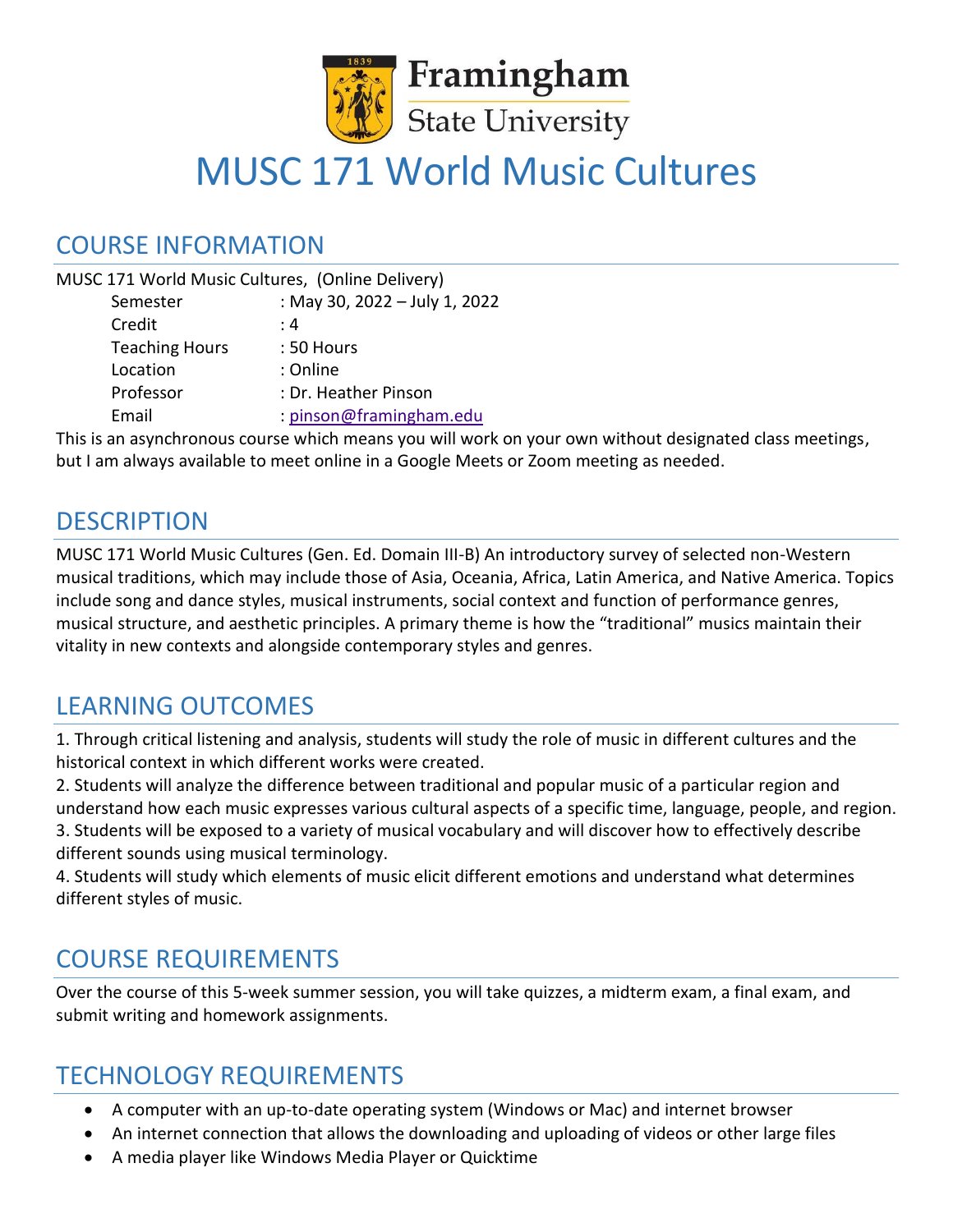

• Microsoft Word and PowerPoint or other similar office programs

# TEXTS AND MATERIALS

Required Textbook: *Soundscapes* 3e by Kay Kaufman Shelemay. Total Access Registration Card (Ebook, Streaming Music, and more) 978-0-393-26403-6 for \$50. I have posted the link in our Blackboard shell.

Other readings are provided by the instructor and include:

- **Songwriters and song lyrics: architecture, ambiguity and repetition** Keith Negus and Pete Astor in P*opular Music,* vol 34, Issue 2, [May 2015] pp 226 - 244
- **As Heard on TV: Popular Music in Advertising** Bethany Klein, Ashgate, 2009
- **SONiC SEMiOtiCS: The role of music in Marketing Communications** *Chris Arning* and *Alex Gordon*
- **Can Blacks Play Klezmer? Authenticity in American Ethnic Musical Expression** David Borgo in *Sonneck Society for American Music Bulletin* vol. XXIV no.2 (Summer 1998)
- **RACIAL FORMATIONS** Michael Omi and Howard Winant, eds., *Racial Formation in the United States,* 2d ed, pp. 3-13.
- "**A Picture is Worth 1000 CDs: Can the Music Industry Survive as a Stand-Alone Business**?" Catherine Moore in *American Music* 22:1 [Spring 2004] p. 176-186

# COURSE CONTENT/OUTLINE

| Week 1 (May 30- June 4): Introduction into World Music |                                                                                                                                                                                                                                                                                                                                                                                          |  |
|--------------------------------------------------------|------------------------------------------------------------------------------------------------------------------------------------------------------------------------------------------------------------------------------------------------------------------------------------------------------------------------------------------------------------------------------------------|--|
| Monday:                                                | Introduction to the class and Blackboard<br>Read the course syllabus and become familiar with Blackboard layout and materials<br>Discussion board post 1: please introduce yourself! Provide your name, your major in college, career<br>plans, what type of music you like, give three examples of what you are currently listening to including<br>artist/band name and title of song. |  |
| Tuesday:                                               | Musical terminology.<br>Read: Introduction: What Is a Soundscape? pg. 3-23                                                                                                                                                                                                                                                                                                               |  |
| Wednesday:                                             | Chapter 1: Sound: The Materials of Music<br>Read the Overview, Characteristics of Sound pg. 27-50<br>Read Songwriters and song lyrics: architecture, ambiguity and repetition by Keith Negus                                                                                                                                                                                             |  |
| Thursday:                                              | and Pete Astor in Popular Music, vol 34, Issue 2, [May 2015] pp 226 - 244<br>Chapter 1: Sound: The Materials of Music<br>Read Listening for Musical Texture, Processes of Musical Creativity pg. 51-67                                                                                                                                                                                   |  |
| Friday:                                                | Submit for Week 1 on Blackboard by Friday                                                                                                                                                                                                                                                                                                                                                |  |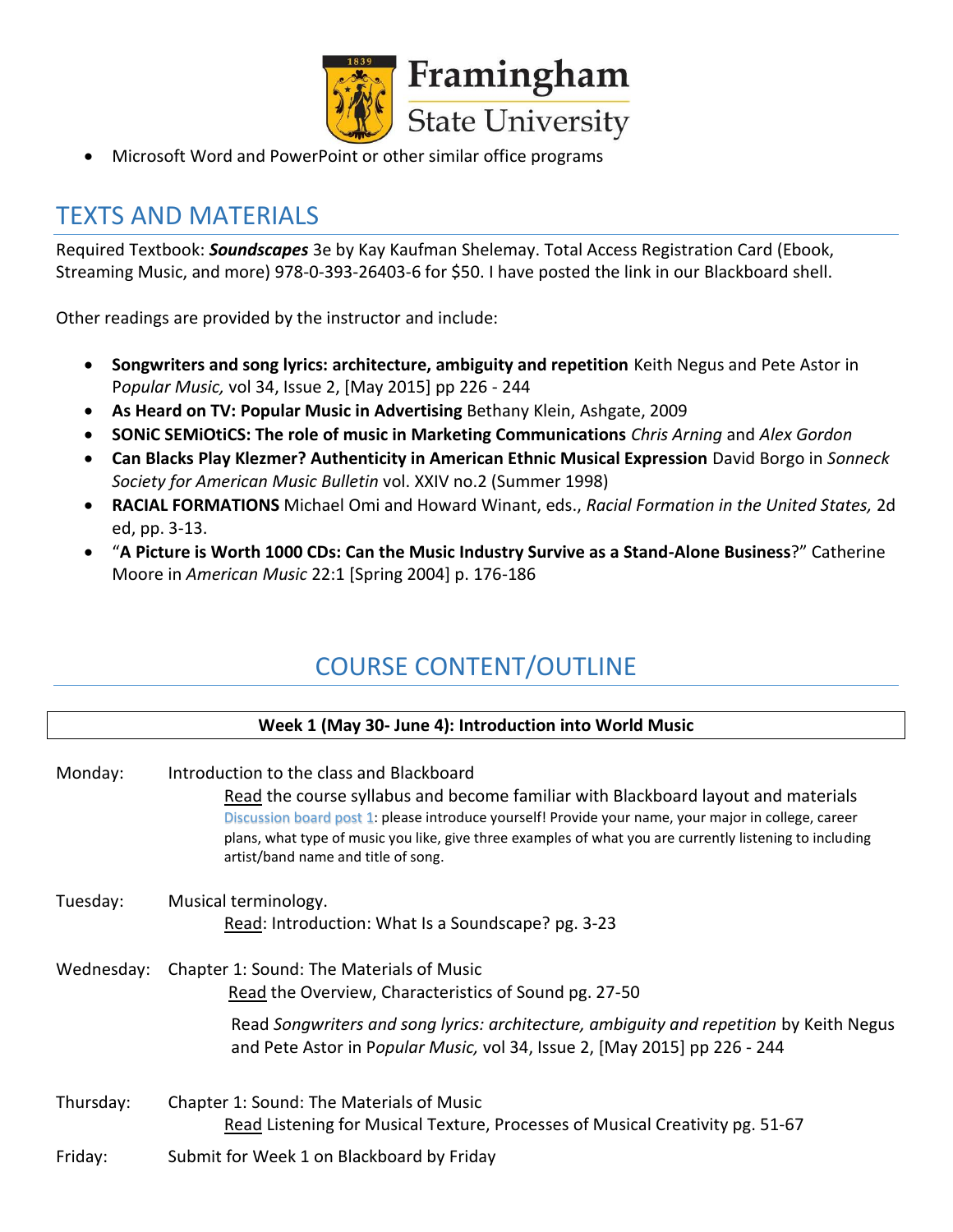

- Complete Quiz the Introduction (open book)
- Complete Quiz on Chapter I (open book)
- **Week 1 Assignment: Sound Journal**

| Week 2 (June 6-10): Significance: Music's Meaning and Migration |                                                                                                                                                                                                                                                                                       |  |
|-----------------------------------------------------------------|---------------------------------------------------------------------------------------------------------------------------------------------------------------------------------------------------------------------------------------------------------------------------------------|--|
| Monday:                                                         | Chapter 3: Significance: Music's Meaning in Everyday Life<br>Read Overview and Case studies of the Indian Raga and the Quinceañera pg. 125-140                                                                                                                                        |  |
| Tuesday:                                                        | Chapter 3: Significance: Music's Meaning in Everyday Life<br>Read Case study of Bagpipe Music pg. 141-158                                                                                                                                                                             |  |
|                                                                 | Discussion board post 2: Provide some other examples of music and meaning. What are other ways that<br>music is based on ritual, something that is expected at an event? Provide some different examples of how<br>music represents something other than itself or an "icon." pg 125. |  |
| Wednesday:                                                      | <b>Chapter 4: Music and Migration</b><br>Read Overview and Case studies of Chinese Migration and Arab Migration pg. 163-179                                                                                                                                                           |  |
| Thursday:                                                       | Chapter 4: Music and Migration<br>Read Case studies of African Migration and Vietnamese Migration pg. 180-198<br>Review all online resources (flashcards, videos, outlines) for each chapter                                                                                          |  |
| Friday:                                                         | Submit for Week 2 on Blackboard by Friday<br>Complete Quiz for Chapter 3 online (open book)<br>$\bullet$<br><b>Week 2 Assignment: Structural Musical Analysis</b>                                                                                                                     |  |

#### **Week 3 (June 13- 17): Music, Mobility, and the Global Marketplace**

| Monday:    | Chapter 6: Music, Mobility, and the Global Marketplace<br>Read Overview and Case Studies of Hawaiian music and Balinese Gamelan pg. 239-258<br>Read As Heard on TV: Popular Music in Advertising by Bethany Klein, Ashgate, 2009                                        |
|------------|-------------------------------------------------------------------------------------------------------------------------------------------------------------------------------------------------------------------------------------------------------------------------|
|            | Discussion board post 3: Pg 126 of our textbook says, "A great deal of musical knowledge is transmitted<br>nonverbally. How is this done by what you have experienced in music? What are some ways that<br>musicians communicate without making a sound? Post by Friday |
| Tuesday:   | Chapter 6: Music, Mobility, and the Global Marketplace<br>Read Case study of the Silk Road sounds pg. 258-273<br>Read SONIC SEMIOtiCS: The role of music in Marketing Communications by Chris Arning<br>and Alex Gordon                                                 |
| Wednesday: | Complete Quiz for Chapter 6 online (open book)                                                                                                                                                                                                                          |
| Thursday:  | Review all listening guides again and use online resources for chapter review                                                                                                                                                                                           |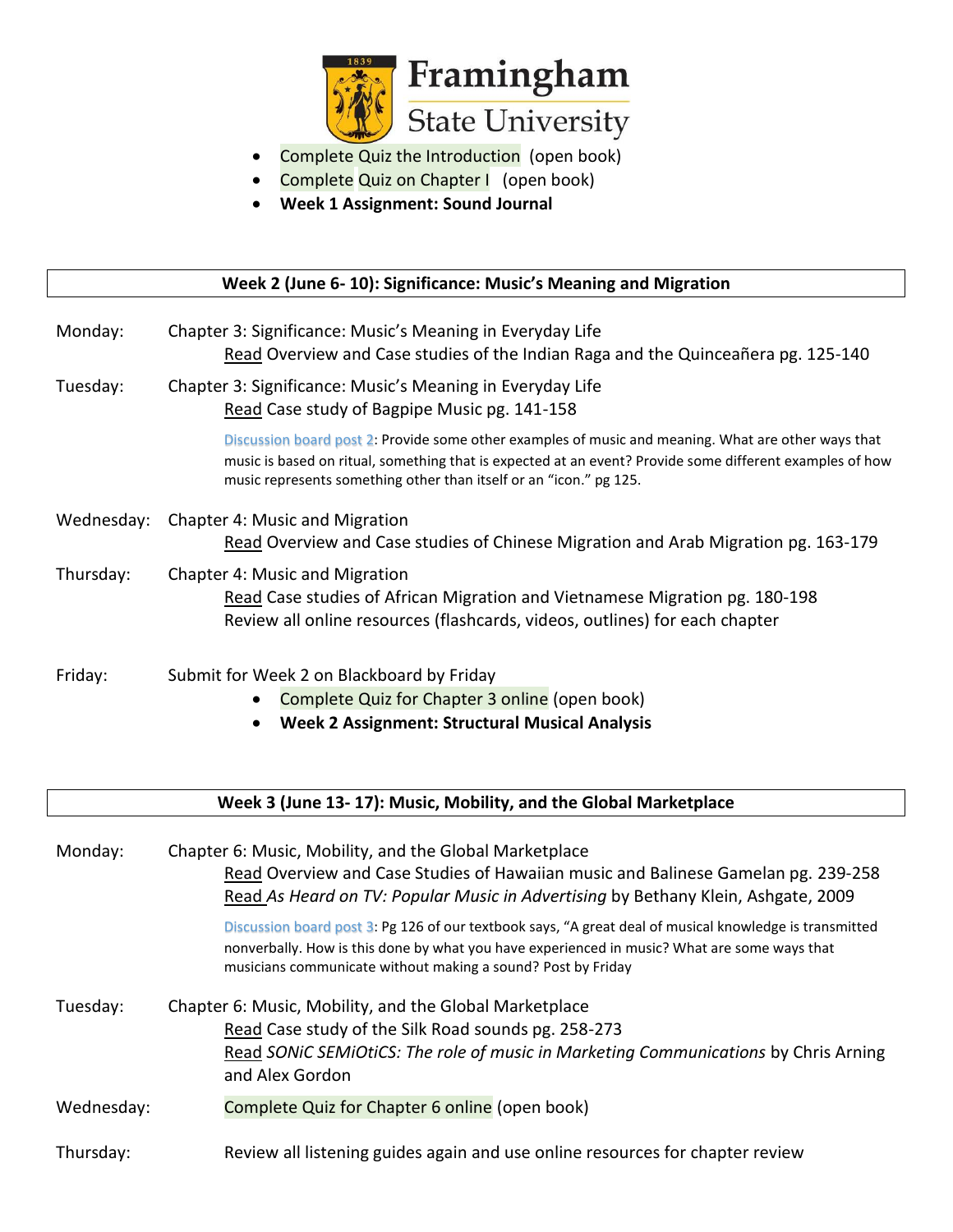

#### Friday: **Week 3 Assignment: Ethnographic report on a musical event**

#### **Week 4 (June 20- 24): Musical Dance and Ritual**

| Monday:    | Chapter 7: Music and Dance<br>Read Overview and Case studies of the Capoeira and Bhangra pg. 277-291<br>Read Can Blacks Play Klezmer? Authenticity in American Ethnic Musical Expression by<br>David Borgo in Sonneck Society for American Music Bulletin vol. XXIV no.2 (Summer<br>1998) |
|------------|-------------------------------------------------------------------------------------------------------------------------------------------------------------------------------------------------------------------------------------------------------------------------------------------|
| Tuesday:   | Chapter 7: Music and Dance<br>Read Case study of the Tango pg. 300-315<br>Week 4 Assignment: Musical analysis writing (To be assigned)                                                                                                                                                    |
| Wednesday: | Chapter 8: Music and Ritual<br>Read Overview and Case studies of Tibetan chants and Santería pg. 317-328<br>Discussion board post 4: To be assigned                                                                                                                                       |
| Thursday:  | Chapter 8: Music and Ritual<br>Read Case study of the Ethiopian Chant pg. 329-349<br>Read RACIAL FORMATIONS by Michael Omi and Howard Winant, eds., Racial Formation<br>in the United States, 2d ed, pp. 3-13.                                                                            |
| Friday:    | Review all listening guides again and use online resources for chapter review by Friday<br>Complete Quiz for Chapter 8 online (open book)<br>Ethnography assignment due June 24 by Friday.                                                                                                |

#### **Week 5 (June 27- July 1): Music and Politics**

| Monday:    | <b>Chapter 9: Music and Politics</b><br>Read Overview and Case Studies of the British National Anthem and Reggae pg. 351-365<br>Read "A Picture is Worth 1000 CDs: Can the Music Industry Survive as a Stand-Alone<br>Business?" by Catherine Moore in American Music 22:1 [Spring 2004] p. 176-186 |
|------------|-----------------------------------------------------------------------------------------------------------------------------------------------------------------------------------------------------------------------------------------------------------------------------------------------------|
| Tuesday:   | <b>Chapter 9: Music and Politics</b><br>Read Case Study of the Shoshone Powwow pg. 366-383                                                                                                                                                                                                          |
| Wednesday: | Chapter 10: Music and Identity<br>Read Overview and Case Studies of Lei Lang and Karaoke pg. 387-401                                                                                                                                                                                                |
| Thursday:  | Chapter 10: Music and Identity<br>Read Case Study of Cajun and Zydeco pg. 402-421<br>Read                                                                                                                                                                                                           |
| Friday:    | Review all listening guides again and use online resources for chapter review<br>Final exam and class wrap up by July 1, Friday.                                                                                                                                                                    |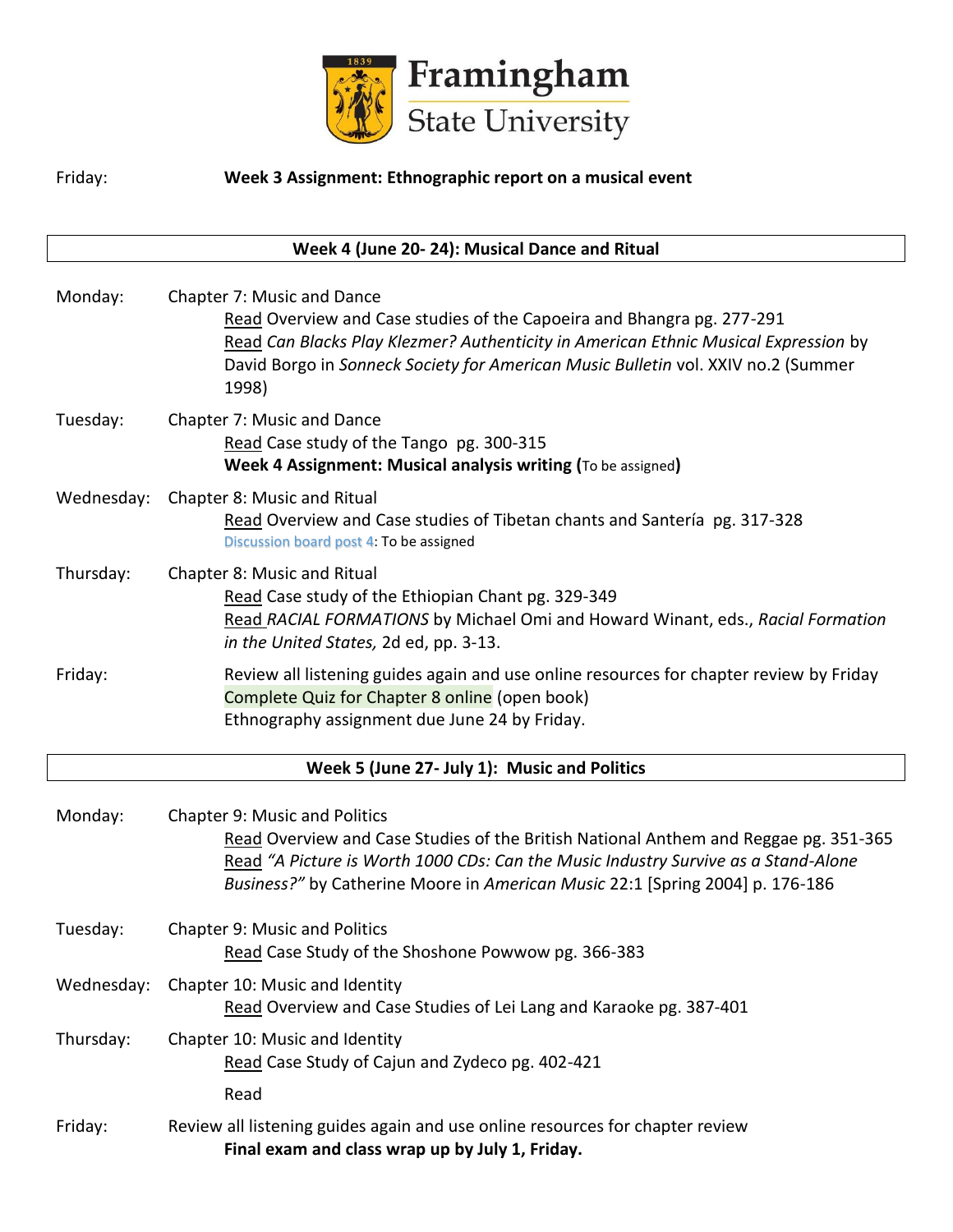

### GRADING CRITERIA

| • Discussion Board posts                                              | 12% |
|-----------------------------------------------------------------------|-----|
| • 1 Final Exam (Multiple Choice, fill in the blank, and short answer) | 18% |
| • 5 Quizzes at 6% (Multiple Choice)                                   | 30% |
| • 4 Writing assignments                                               | 40% |

Each quiz is located at the bottom of Chapter information page on Blackboard and is open book.

Each discussion board question is due the day the assignment is shown on the syllabus. Your answer should be about a paragraph in length and include specific musical examples with a title of the piece and composer/performer (if known).

Framingham University uses the following marking system:

| <b>Grade-Quality Points</b> |           |
|-----------------------------|-----------|
| A 4.0                       | $C - 1.7$ |
| A- 3.7                      | $D+1.3$   |
| $B + 3.3$                   | D 1.0     |
| B 3.0                       | $D - 0.7$ |
| $B - 2.7$                   | D-0.7     |
| $C + 2.3$                   | F 0.0     |
|                             |           |

# COURSE EXPECTATIONS

Participation is both critical and mandatory for your success in this class. This class will require a high degree of self-motivation in order to be successful. For our accreditation, it is essential that all Framingham State University credit courses follow the Federal Definition of credit hour: for every one hour of classroom or direct faculty instruction, a minimum of two hours of out-of-class student work is required. Since the summer courses meet for two contact hours daily (10 contact hours of classroom time weekly), the expectation is that students spend 20 hours per week doing out-of-class work. For the five week 4-credit course, this reflects 50 hours of classroom time and 100 hours of out-of-class time since the credit hour is defined as 50 minutes.

# ACADEMIC HONESTY POLICY

Integrity is essential to academic life. Consequently, students who enroll at Framingham State University agree to maintain high standards of academic honesty and scholarly practice. You will be responsible for familiarizing yourself with the published policies and procedures regarding academic honesty. Infractions of the Policy on Academic Honesty include, but are not limited to:

1. Plagiarism: claiming as one's own work the published or unpublished literal or paraphrased work of another. It should be recognized that plagiarism is not only academically dishonest but also illegal

2. Cheating on exams, tests, quizzes, assignments, and papers, including the giving or acceptance of these materials and other sources of information without the permission of the instructor(s)